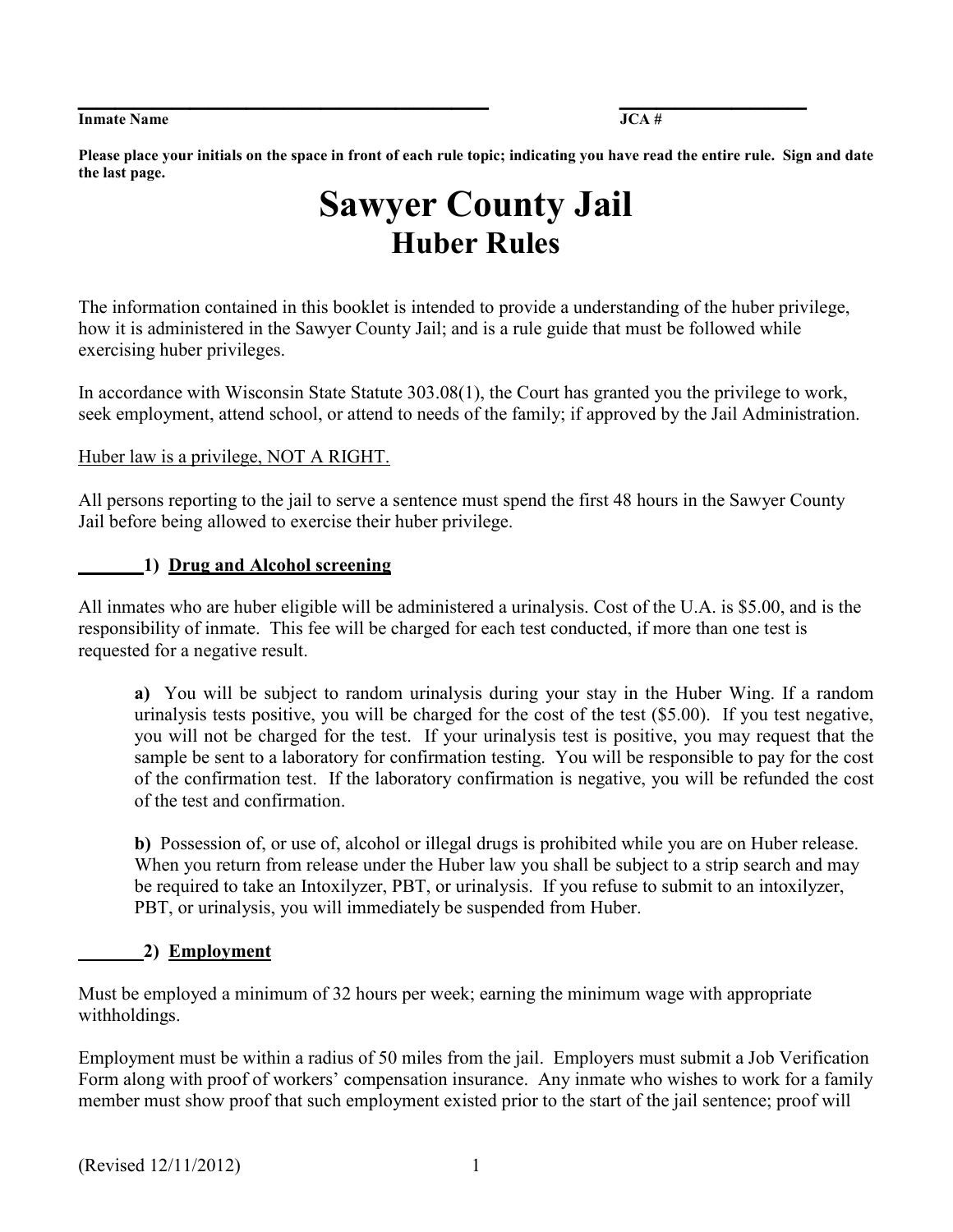consist of recent payroll and payroll tax records. You will not be allowed to work under the supervision of another huber inmate; or for a business owned by another inmate.

**a)** If you have a form of employment (including self-employment), that has multiple worksite locations, you must have the ability to call the jail to inform the staff of a change in your location. You must be able to provide a complete address of worksite to include fire number and road/street name.

**b)** At no time is an inmate to leave a message in the voice mail of the huber officer. If you have a need to call the jail, you **must** speak with a staff member. If there is an emergency, to include your family, you must call the jail and speak with a jailer for instructions. The number to call is 715-634-9120.

#### **All other huber communications with jail staff must be conducted while you are in the jail, and will be done so verbally or in writing.**

#### **\_\_\_\_\_\_\_3) Self-employment**

Self-employed persons must submit the Request for Self-employment form, filled out completely. Self-employment must have existed prior to the start of the jail sentence. This must be verifiable with business records, contracts, recent tax records, tax identification numbers, and appropriate liability insurance. Submit your certificate of insurance with the Request for Self-employment. You will not be allowed self-employment if you cannot provide the requested documentation.

You must allow Deputies access to your place of business, to include work sites, any time you are there working.

#### *<u>4)* Hours</u>

**a)** Employed persons are allowed out a maximum of (6) days per week; day seven must be spent in the jail. The maximum hours allowed out on any day is 12 hours; to include travel time to and from work.

**b)** Inmates must submit weekly schedules into the huber officer no later than Wednesday of each week; for the week beginning with the upcoming Sunday - Saturday. Inmates turning in late schedules WILL NOT be scheduled for work the following week. All schedules must be signed by employer or supervisor.

**c)** Changes in work schedule must be requested for by the employer; request must be in writing for the huber officer's approval. Same day request will not be granted.

**d)** Your employer may request same day overtime work. Your employer must fax the request for overtime to (715-634-9748); it must state the appropriate hours. All overtime must be within the maximum 12-hours allowed out for the day.

# **\_\_\_\_\_\_\_5) Holiday Work Schedule –**

Huber inmates will not be allowed to work the following holidays unless they are employed by businesses that are **open to the public** on such holidays (examples being Gas & Service Stations, Hospitals, Casinos, 24 hour retail, Restaurants, Lodging). Self-employed persons will not work these holidays.

(Revised 12/11/2012) 2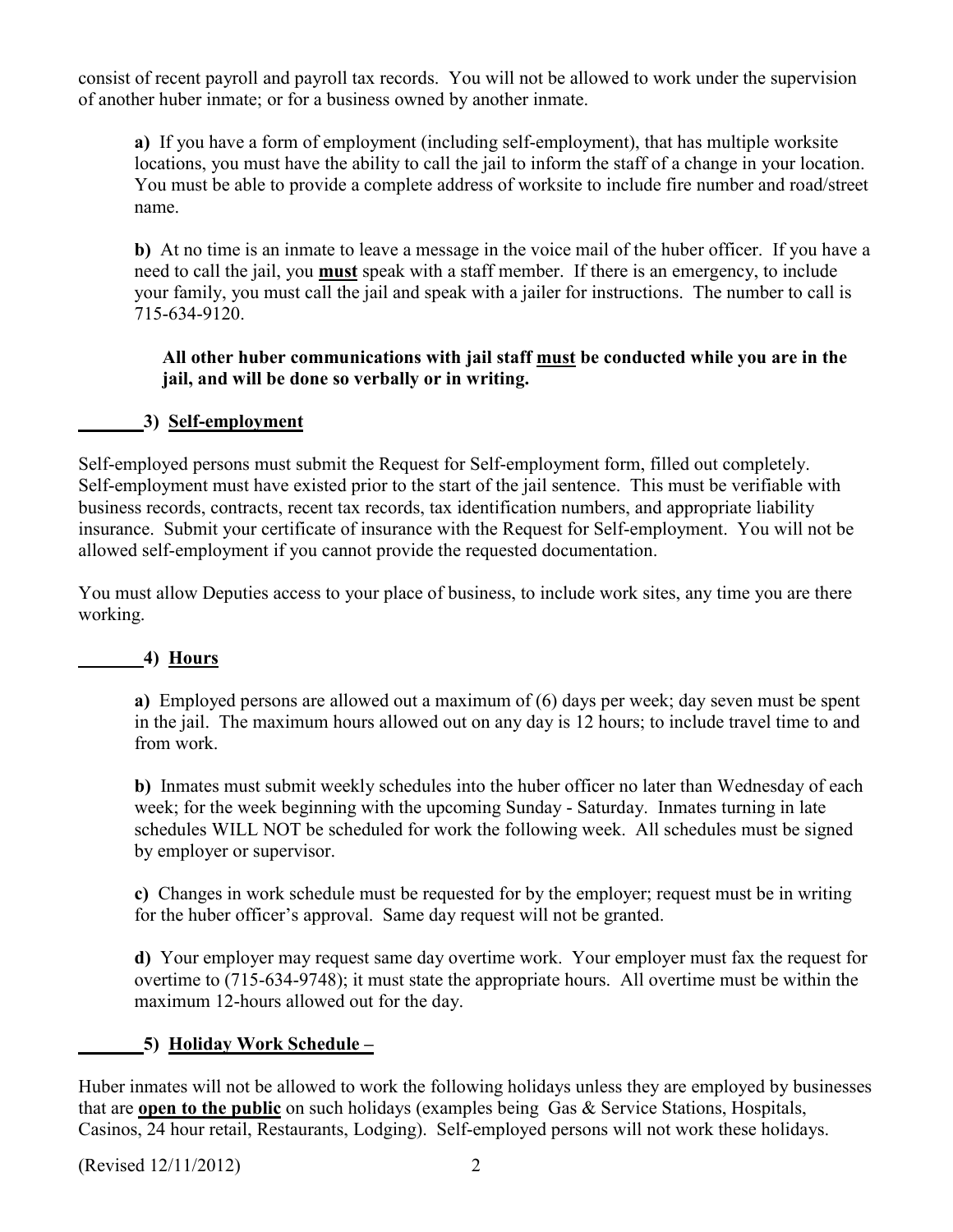New Years Day Labor Day  $4<sup>th</sup>$  of July Easter Thanksgiving Memorial Day Christmas Day

#### **\_\_\_\_\_\_\_6) Leaving Workplace**

You will not leave your place of employment for lunch or any other reason. If you must leave due to an emergency, you must notify the Jail as soon as possible and the emergency will be verified.

#### **\_\_\_\_\_\_\_7) Travel & Transportation**

All inmates will be allowed ample time to travel to work. The huber officer will determine travel time.

**a)** If you are released early from work for any reason, you must travel directly back to the jail.

If you have a valid driver's license, valid vehicle registration, and proof of liability insurance, you will be allowed to drive your own vehicle to work. Huber inmates driving their own vehicle; or an approved vehicle owned by someone else, must sign consent to enter and search approved vehicles.

Huber inmates with vehicles must park in the "Huber Parking" area. Huber vehicles found parked elsewhere around the county property will be subject to a tow.

**b)** You may have another person designated to drive you to and from work, or to any allowed appointments. Designated drivers' must be listed on your huber ride approval form. They must have a valid driver's license, valid vehicle registration, and provide proof of liability insurance.

**c)** While waiting for your designated driver, the shuttle bus, or the taxi; you must wait in the Huber entryway until your ride arrives. Inmates are not allowed to loiter outside the building waiting for a ride. Inmates are **not allowed** to meet their designated ride at any other location.

**d)** You may bicycle or walk to your place of employment, or appointments, if they are within two miles of the jail. You must inform the huber officer which method will be your means of travel; this will allow the huber officer to schedule adequate travel time.

**e)** You will go directly to work and/or appointments and return directly back to the jail. You are not allowed stops in travel unless prior authorization is received from the huber officer. If you are driving yourself; the huber officer will grant you a fuel stop, this will be determined by the huber officer in advance of allowed stop.

**f)** You are not allowed to meet with your wife, husband, girlfriend, boyfriend, or other friends or family members while you are away from the jail; these would be considered an unauthorized visit and subject to disciplinary action.

# **\_\_\_\_\_\_\_8) Appointments & Medications**

Huber inmates, with employment or full time housekeeping, are responsible for their own medical, mental health, dental, and eye care, while on huber. All other huber inmates must use the medical services provided by the jail.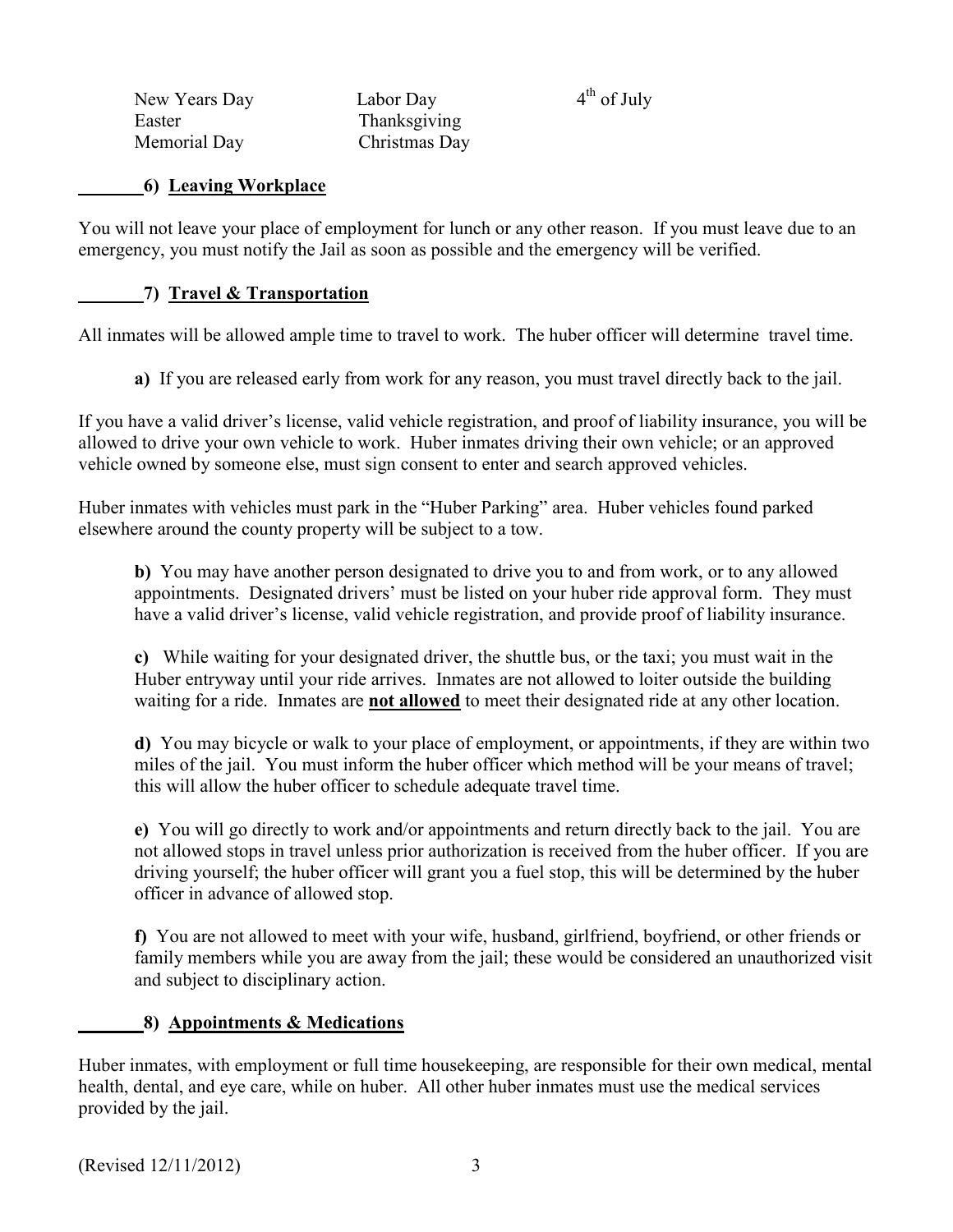**a)** Working hubers in need to visit a doctor, or dentist, will make their own appointment, fill out the Huber Appointment form, and submit it to the jail nurse for verification. You must allow minimum of (3) business days for verification. Once appointment is verified, the huber officer will place you on the schedule.

**b)** Appointments should be scheduled on a regular day out. You will not be allowed out of the jail if the appointment falls on your "in day".

**c)** Inmates must return a completed Medical Visit Findings and Recommendations to the jail medical staff; and the Huber Appointment form to the huber officer.

**d)** All costs for medical services are the responsibility of the inmate.

**e)** If medications are prescribed inmate must provide the jail medical staff with prescription; medical staff will fill medications.

# **\_\_\_\_\_\_\_9) Paycheck & Fees**

All huber inmates with earnings (payroll, unemployment compensation), housekeeping huber inmates, and student inmates with paid internships or work study, will be charged a daily huber fee.

**a)** All working huber inmates are responsible, and required by law, to submit all earnings to the Huber staff. Your payroll stubs, or statements of earnings, must accompany the paycheck.

**b**) Your paychecks will be deposited into the locked box found at door #7 for male huber inmates; and door #45 for the female huber inmates. The huber officer will verify paychecks and deposit funds into inmate canteen accounts on Sunday of each week.

**c)** Working inmates are not allowed to accumulate comp or bank hours for hours they have worked. You must be paid for all hours you spend at work (allowing for lunch break). Any hours in excess of 40 hours in a week must be paid as overtime at time and ½.

Persons whom are working as a salaried employee will be allowed to work a 45 hour week. Compensation must equate the minimum wage, or more, for 45 hours of work.

**d)** Huber fees are due in advance. The first huber payment is due prior to the first day working outside the jail, and every Sunday thereafter until huber fees are paid in full. Payments will be taken from inmates canteen account.

Huber officer will provide each paying huber a schedule of huber payments, showing the total number of days on huber to be paid for, and the date each payment is due.

**e)** You will not be allowed to go out to work if you are behind in huber payments.

Inmates will be allowed up to \$50, cash, per week, if their huber fees are current, and funds are available. Disbursement of cash will occur once a week. Inmate must fill out a Canteen Account Withdrawal form no later than 4:00 pm on Sunday of each week. This form will be submitted to the huber officer, and will be processed along with weekly paychecks. Funds will be available to inmates on Monday after 0830 hours. Inmate will pick the cash up and sign the receipt at jail reception window in the lobby.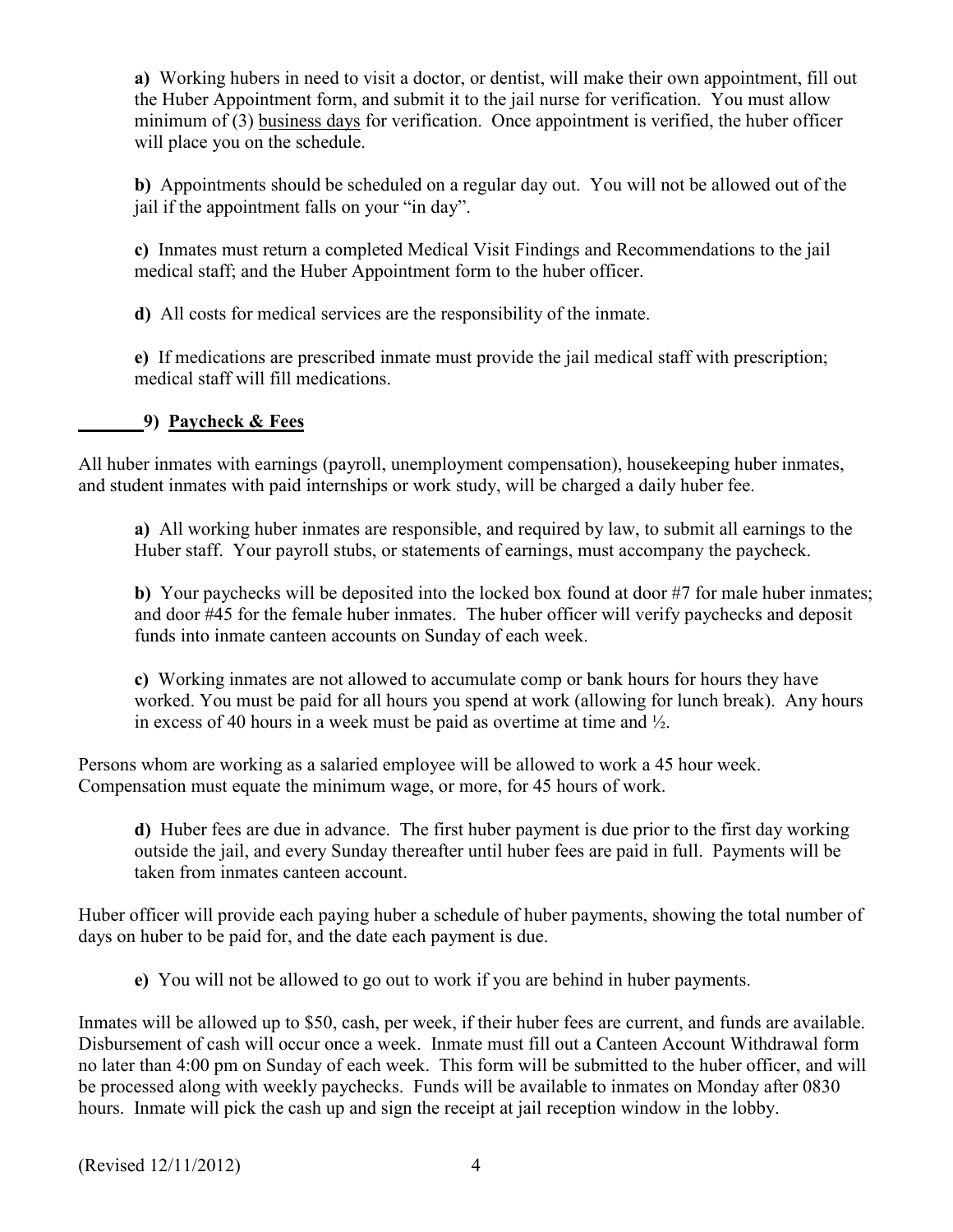Inmates may request for payments to be made, by check, out of their canteen account; maximum of two per week. This request must be on the Canteen Account Withdrawal form.

#### **\_\_\_\_\_\_\_10) Housekeeping**

Housekeeping is permitted to care for children, or an immediate adult family member unable to care for themself. This form of huber must pay full huber fees. This form of huber will only be allowed if it has been pre-arranged prior to reporting to serve a sentence. Inmates will not be allowed to do both housekeeping and employment.

- $\Box$  The children must be the biological or adopted children of the inmate; the children must live at the inmate's residence. Sawyer County Jail must be provided with the names of all children in the home; birth certificates must be supplied for each child.
- $\Box$  In a divorce situation, you must show proof that you are the custodial parent or legal guardian.
- $\Box$  Inmate may request house keeping by filling out the "Request for House keeping Huber" to include providing detailed directions to residence, and a detailed explanation for the need of housekeeping huber. The name(s) of all persons residing at the residence must be furnished on the enrollment application.

**a)** A letter, from the employer of the other parent/guardian, stating days and hours worked is required to be submitted to the huber officer before you will be considered for child care. You will be allowed at the home for childcare during the work hours of the other parent/care provider.

**b)** Visitors are not allowed at your residence while you are there; this includes grandparents, neighbors, or friends of the children. Should the other caregiver return from work early; you must leave and report directly back to the jail.

**c)** If you are providing care for an adult immediate family member, you must provide medical documentation that the family member is unable to care for themself. Immediate family members are mother, father, sister, brother, son, or daughter.

**d)** Housekeeping huber inmates must sign the consent to enter and search.

# **\_\_\_\_\_\_\_11) Full-Time Students**

Educational huber is available for persons engaged in a full-time accredited program of study at a local educational facility (Hayward High School, LCO Community College, WITC Hayward Campus for HSED/ GED and accredited programs).

To be considered for educational huber at a College or Technical College, you must have been **enrolled** and **attending** the prior semester; or have been enrolled for upcoming semester prior to incarceration. An inmate my be granted permission to enroll and attend one of these institutions, while an inmate, only if the person will be incarcerated for the entire semester of which they will be attending classes.

**a)** Educational huber inmates must pay huber fees if they participate in internships for pay, or work-study programs.

(Revised 12/11/2012) 5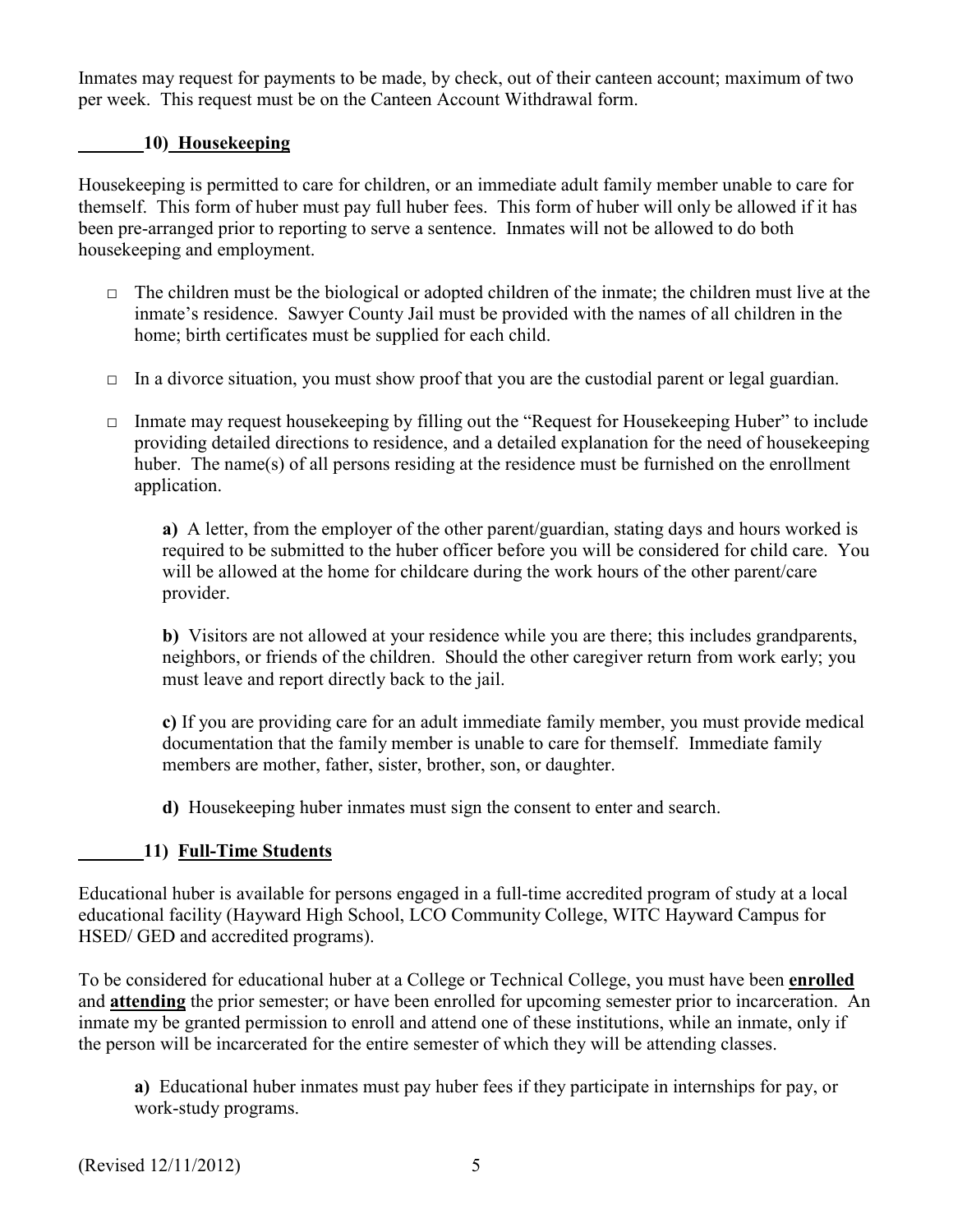**b)** Must provide a class schedule from the Registration Office. If at any time you drop a class, pick up a class, or class locations change on campus; you must immediately report this to the huber officer.

**c)** The huber officer will create a schedule for you to follow while participating in educational huber. This schedule will be structured off your schedule of classes; you will be instructed of where you are to be located at on campus for the duration of each day you are on campus. If there is a block of time between classes you will be instructed by the huber officer where you are to spend this time; it will be for study purposes in the computer lab or the library.

**d)** It is the inmates' responsibility to inform the huber officer, in advance, if there is a change in any class locations, even if only for one day. If a random huber check is conducted and the inmate cannot be found according to schedule, there will be disciplinary consequences.

**e)** If you want educational huber to pursue or complete the GED/HSED studies and tests, you must request this in writing to the huber officer. GED/HSED studies are allowed at the WITC Hayward Center. The huber officer and the GED instructor will establish your days and times for attendance.

**f)** While you are in attendance at educational facilities, you will not engage in socializing by means of personal visits, use of computers for social networking (ie. Facebook). Your time is to be spent on your educational endeavors.

# **\_\_\_\_\_\_\_12) Work Search**

Huber eligible inmates may engage in work search efforts after they have passed the initial urinalysis, submitted a signed Huber Enrollment Application, and has been issued the blue "Huber" ID card.

Huber eligible inmates will have access to the weekly Sawyer County Record. You may inquire of the huber officer for local business applications, some forms are kept on file. Completely filled out applications will be mailed out at the Sawyer County Jail's expense. Inmate must provide huber officer with name and address of business to receive application. Incomplete applications will be returned to inmate.

You can have applications sent to you through the U.S. Postal Service, or dropped off for you at the jail window – your name must be on the applications to guarantee delivery.

If a perspective employer wants to conduct an interview, they must be given the jail phone number, 715- 634-9120; they need to call and arrange the interview, date and time, with the huber officer.

Huber eligible inmates are not allowed to walk door to door, to the local businesses, to fill out applications. Inmates will only be allowed out for pre-arranged job interviews.

# **\_\_\_\_\_\_\_13) Jail Debt-**

Persons that have jail debt must enter a weekly payment agreement with the jail before they will be eligible to exercise their huber privilege. This includes the request for work, school, and housekeeping.

**a)** If the debt is past huber debt or indigent debt, this must be paid in full before being allowed to exercise huber privileges.

(Revised 12/11/2012) 6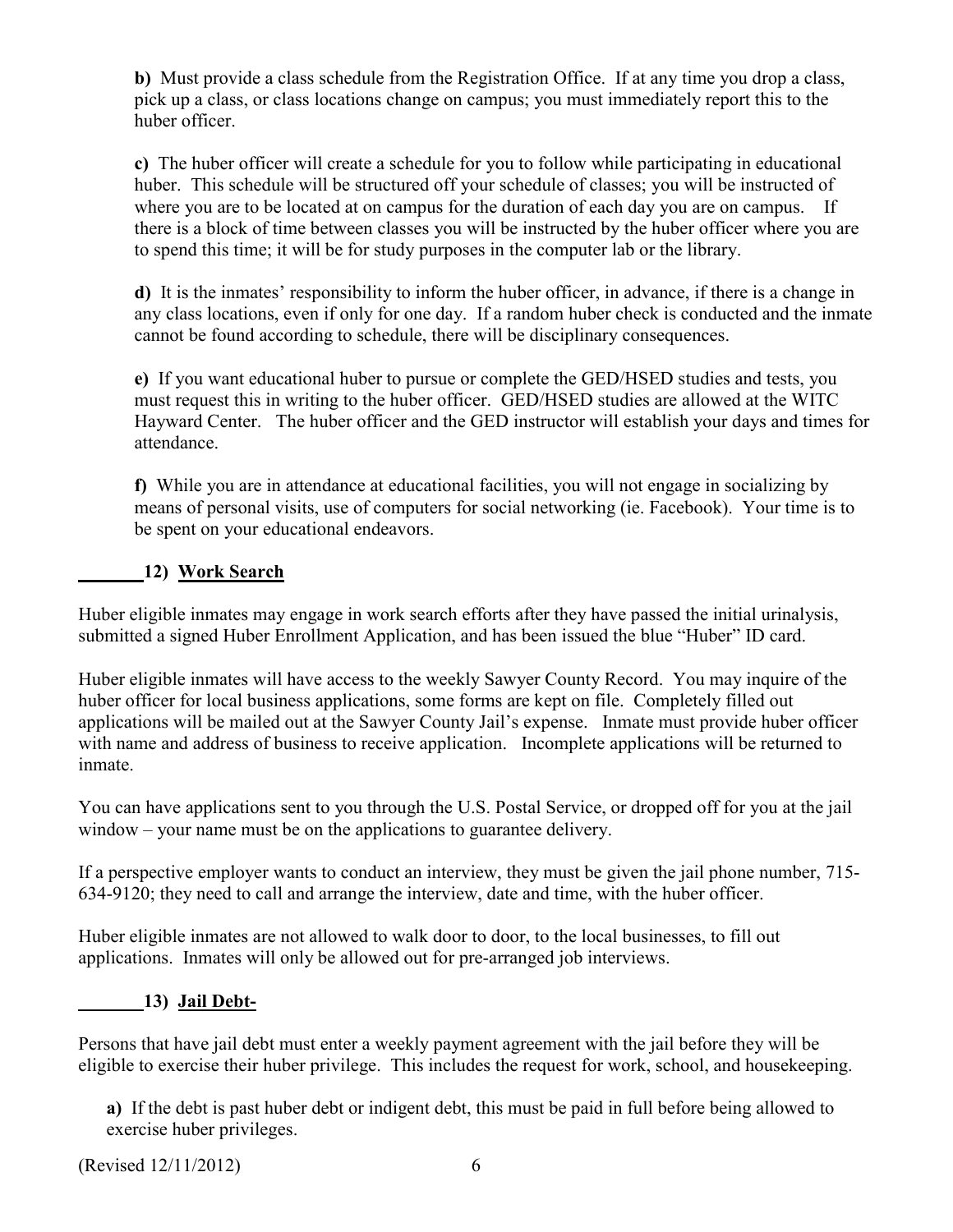**b)** If the inmate has employment, school, or housekeeping, and has other forms of debt to the jail, they will be given a weekly payment amount that must be paid along with the weekly huber fees in order to continue with huber privileges.

**c)** If the inmate cannot make weekly payments on jail debt, they will not be allowed out on huber.

# **\_\_\_\_\_\_\_14) Meals**

Three meals a day are provided by the jail. Huber inmates must request sack meals if they will be working during a meal time (lunch, dinner).

**a)** Meal requests are due on a weekly basis, along with the weekly huber work schedule. Requests are due to the jail kitchen staff by Wednesday evening each week, for the week beginning on Sunday. If requests are not received by Wednesday evening, you will not be provided sack meals. On the request forms, circle the "Y" if you are out of the jail for the lunch hour. Circle "Y" for a late meal if you will be returning to the jail later than 1630 hours.

**b)** You will not be allowed to bring into the jail any portion of the sack lunch, or any other food or beverage.

#### **\_\_\_\_\_\_\_15) Huber Lockers & Laundry**

Each huber will be assigned a Huber locker to keep their work clothes in. You will sign for your property release from the jail; you'll be given a combination lock; and you'll place your belongings in the Huber locker.

**a)** The jail is not responsible for your property once it is placed in the Huber locker. It is your responsibility to keep your belongings locked up.

**b)** You are to keep a minimum amount of belongings in your locker; if/when locker searches are conducted and it is determined you have too much property in your locker, you will be told to remove unnecessary items.

**c)** Lockers are subject to searches randomly. Any items found to be inappropriate, and/or medications of any sort, will be removed. You are allowed to keep up to \$50 in cash in your personal possession; any amount found in excess of \$50 will be removed and placed in your inmate canteen account.

**d)** Huber work clothes will be washed by the Jail's laundry workers. If you need laundry washed you are to place it in a red or blue mesh bag and place it in the laundry holding box. Personal laundry will be done on Saturdays.

# **\_\_\_\_\_\_\_16) Leaving & Returning to the Jail**

When leaving for work take your huber ID cared with you. You will be required to take your Jail Uniform and undergarments off just inside of Door #7 (males), Door #45 (females), and place items in your bin. You will you will be let out into the locker room where you will dress, and leave on your own.